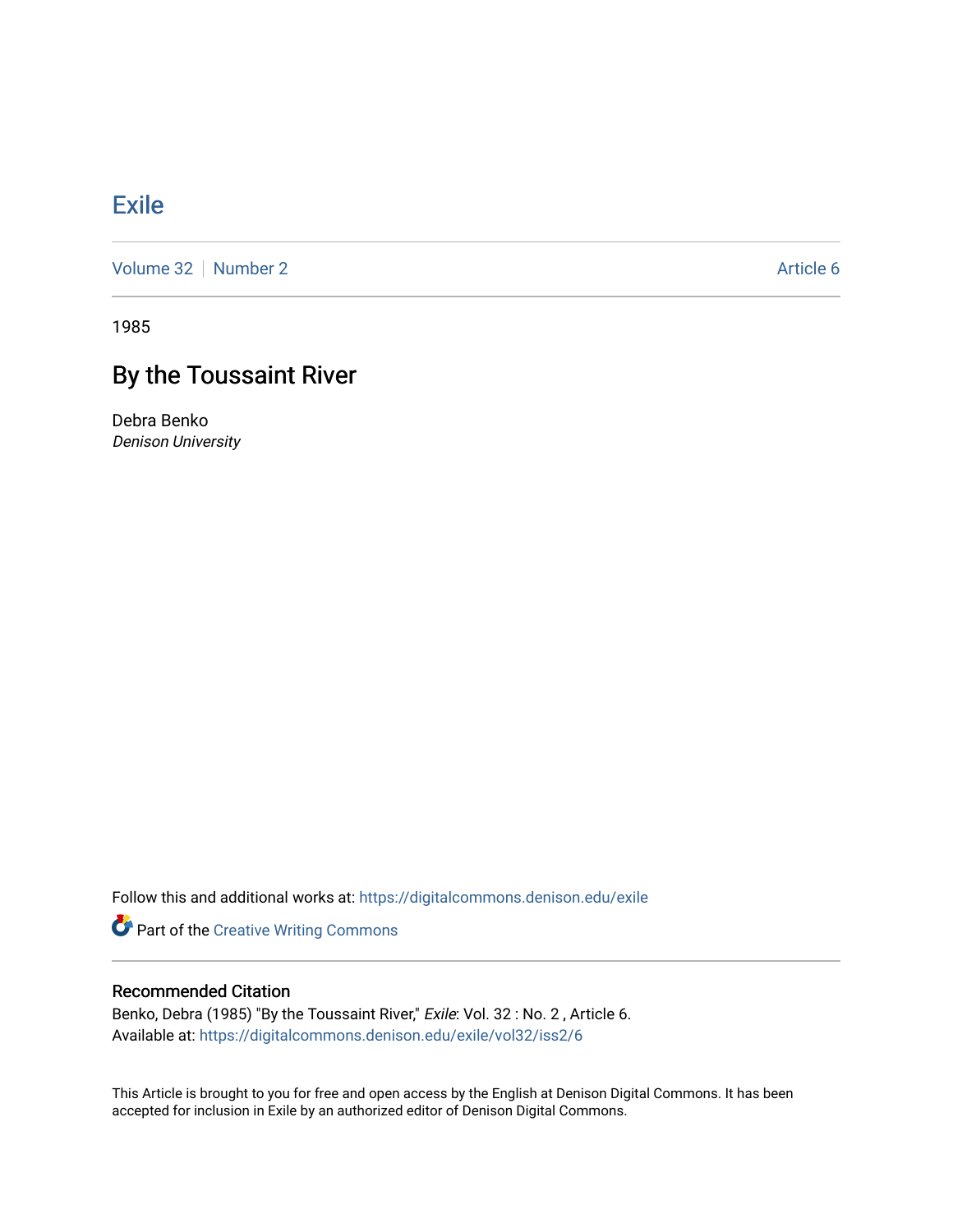## **By the Toussaint River**

She led me here, to her river, named for its explorer, the first in Ohio, a Frenchman who had come to the Great Lakes via the Saint Lawrence

We leaned against a willow at the edge of this trickle which meets more trees, a bridge, and a gold neon sign flashing "Toussaint Tavem" before river becomes Lake Erie.

I read her a poem of hands, of my hands like shoes polished block for Sunday, and her hands, pole sheafs of com in the December fields. My hand, her first recorded explorer, become a milkweed pod, covering, releasing, the white tufts that were her fingers when

she forgot me. The willow tree divided us. She forgot the first time my hand met hers.

We were recklessly laughing when our hands collided, and hands being hands, my hand pushed aside my list of "Don'ts" and introduced each one of my fingers to hers.

For the moment a lightning bug is a lantern, she forgot she brought me under the willow. She knew only that her hand is the underside of a willow leaf and mine is willow bark.